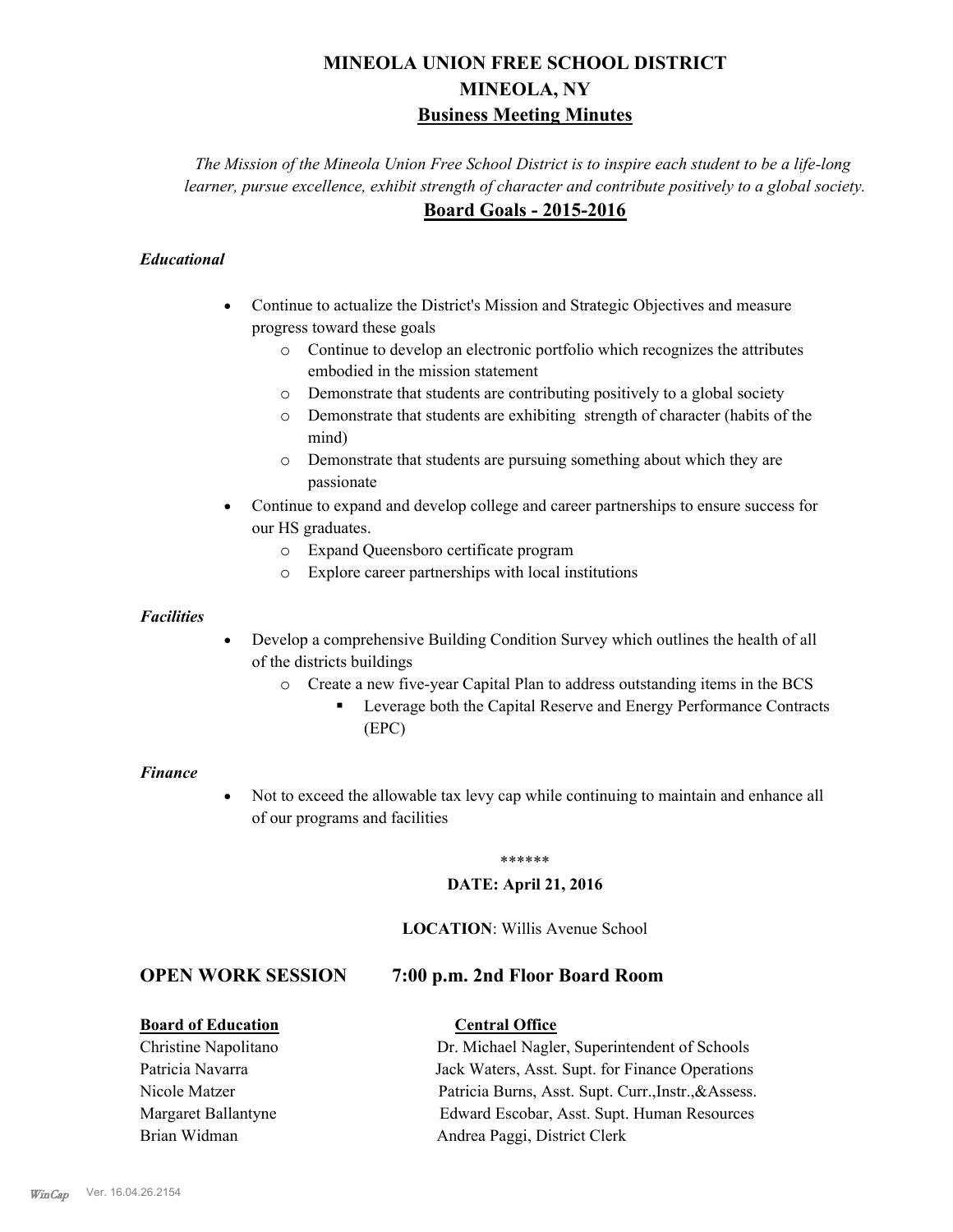**A. Call to Order - 7:00 pm B. Pledge of Allegiance C. Reading of Mission-** Ed Escobar

**D. Moment of Silent Meditation**

### **E. Dais & Visitor Introductions**

### **F. High School Student Organization Report**

There was no Student Organization report this evening.

### **G. BOE Reports**

### **a. Comments from Board Trustees**

Brian Widman expressed congratulations to the PTA boards that won awards at the dinner. He wished a Happy Passover to all those in the community who are celebrating. Mr. Widman is looking forward to the upcoming grade 8/9 production of the Wizard of Oz.

Margaret Ballantyne also sends wishes for a Happy Passover. Dr. Ballantyne reported that the recent SEPTA Social was a big success. She also added that at the last Septa Meeting, there was a wonderful presentation given by one of our social workers and one of our psychologists.

Nicole Matzer thanked all those involved with the PTA dinner. She attended the Meadow Drive Regatta and added that they did a great job. Ms. Matzer attended the fundraiser at McDonald's. Ms. Matzer hopes that everyone enjoys their vacation. She is looking forward to all of the upcoming Spring Concerts.

Patricia Navarra hopes everyone has a safe and relaxing vacation.

# **b. Comments from Board President**

Christine Napolitano also enjoyed the District Council dinner. She also felt that the presentation at the Septa meeting was done very well and very informative. Ms. Napolitano felt that all parents could benefit from the presentation. Ms. Napolitano stated that the Board and Dr. Nagler had all attended the NSBA Convention in Boston and it was a great experience. She and the Board will present on the convention at an upcoming meeting. Finally, she wished everyone a Happy Passover and hopes people enjoy the spring break.

# **c. Comments from Superintendent**

Dr. Nagler stated that a part of the District mission statement is to "inspire each student to be a lifelong learner". This raises the question of how staff continues to be lifelong learners. Dr. Nagler stated that this is achieved through professional development and even as the Superintendent, it is necessary for him to find these opportunities for professional development. Over the past few weeks, Dr. Nagler participated in several of these professional development opportunities. He found the NSBA Convention in Boston to be very productive. Dr. Nagler just returned from a school summit organized by Digital Promise and on Sunday his Ted Talk was filmed. Dr. Nagler added that the Ted Talk will be available 3-5 weeks. Dr. Nagler found this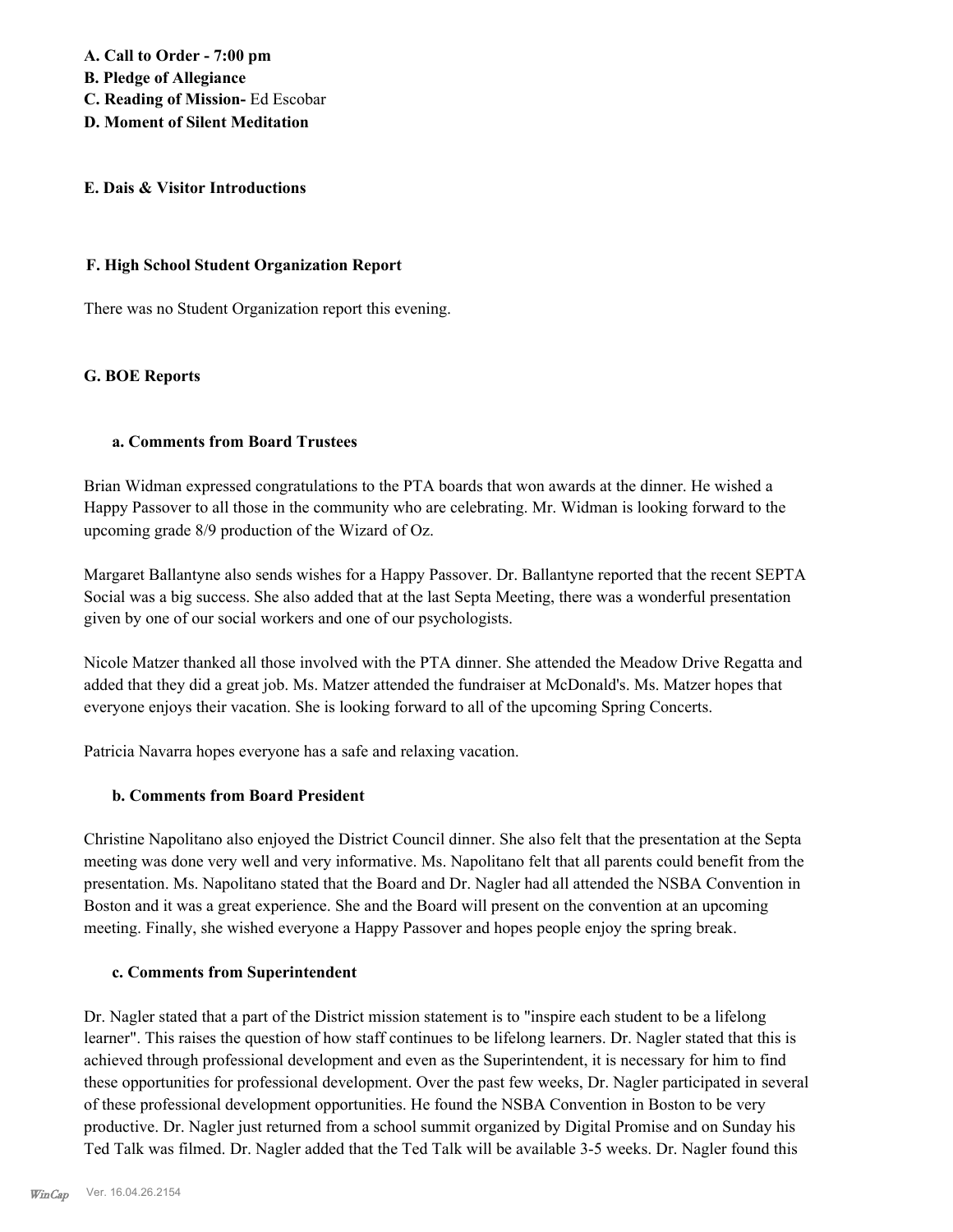past week to be very invigorating, to be with other Superintendents from around the country and talk about best practices. Dr. Nagler stated that he needed Board input regarding the Candidate Outreach supplement that is sent out each year when several candidates are running for the Board of Education. This year, there is only one candidate running for the Board of Education. He asked the Board if they felt that this should be done, given that there is only one candidate. In the past, when there is only one candidate, the supplement was not sent out. The Board stated that they feel that this supplement does not need to be sent. There will be opportunity to get information on Monday, May 2nd, at Meet the Candidate Night and both local papers will be printing information regarding the candidate. Dr. Nagler presented an update on the opt-out numbers for the State Math exams. He reminded everyone that for the 8th grade, all students will take the algebra regents instead of the State exam. Dr. Nagler stated that there was an opt-out rate of 24%, which reflects an increase for grades 3-7 from last year. He added that the number of children increased by 20 students. Dr. Nagler wished everyone a Happy Holiday and vacation. Finally, he thanked Ms. Burns for arranging Parent University which was attended by approximately 20- 25 parents. Dr. Nagler suggested that we should think about changing the format or renaming these presentations, in order to increase participation. Ms. Napolitano also suggested that these events should be taped and put on the website for parents who are unable to attend in person.

# **H. Old Business**

Christine Napolitano had one item of old business. She inquired about a timeframe for the District lead testing to be completed. Dr. Nagler and Mr. Waters reported that Mr. Romano had been in contact with the company that will be performing the lead testing to get everything needed in order.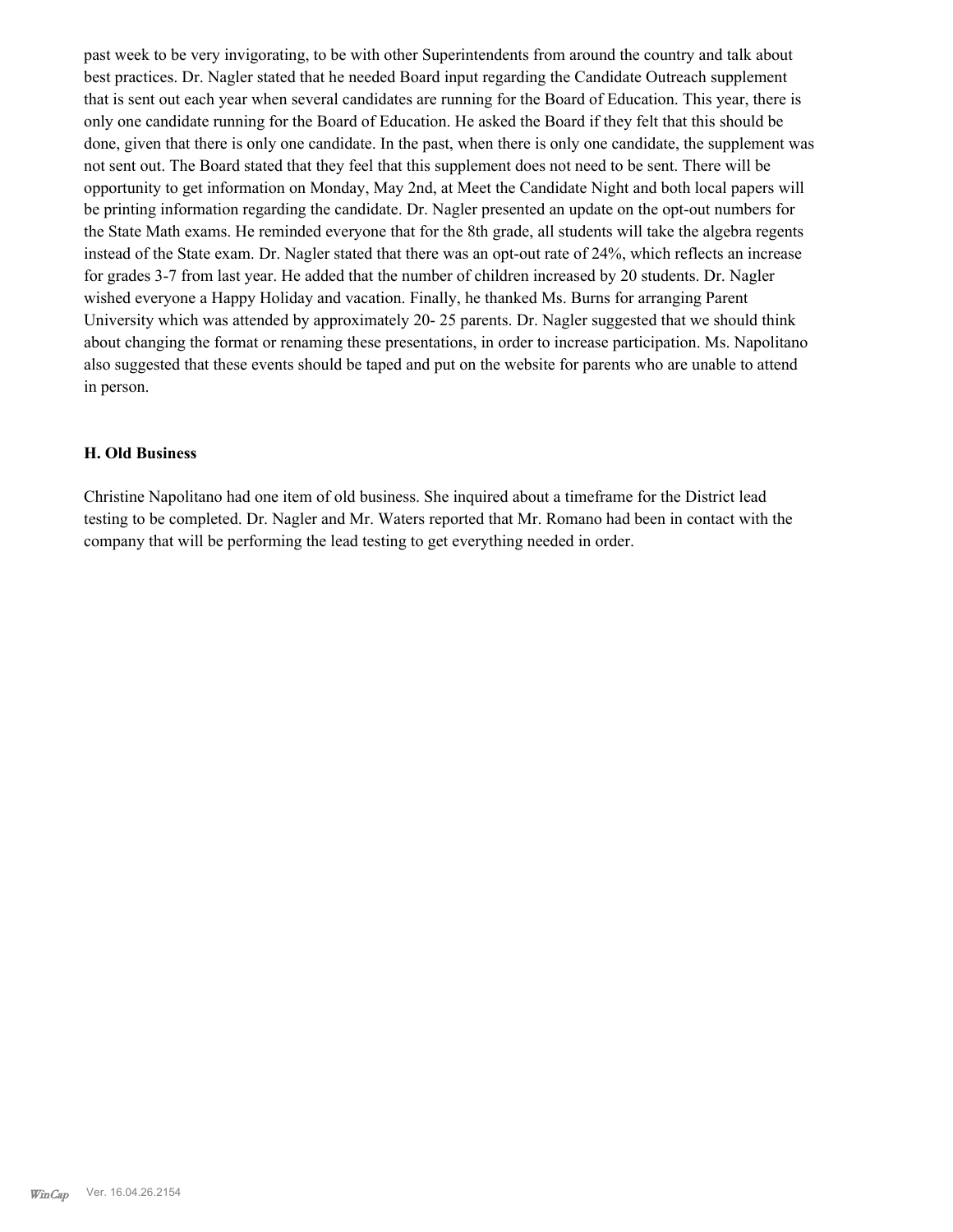### **I. New Business**

# **Adoption of 2016/17 Budget and Property Tax Report Card**

**RESOLUTION # 68 - BE IT RESOLVED** that the Mineola Board of Education approves the Adoption of the 2016- 2017 Education Plan and Budget in the amount of \$91,214,512, as submitted or, if necessary, with revisions, and further

**BE IT RESOLVED** that the Board of Education of the Mineola Union Free School District approves the real property tax report card prepared by the District's Business Office for the 2016 Annual District Meeting; and be it further

**RESOLVED** that a copy of said report card shall be submitted to the State Education Department by the end of the next business day following this approval.

**Motion:** Margaret Ballantyne **Second:** Nicole Matzer

Discussion: At this point, the Superintendent presented the "2016- 2017 Budget- Final Draft". \*Please see minutes under the Superintendent report section\*

| Yes: | Brian Widman         | No: | None |
|------|----------------------|-----|------|
|      | Margaret Ballantyne  |     |      |
|      | Nicole Matzer        |     |      |
|      | Patricia Navarra     |     |      |
|      | Christine Napolitano |     |      |

**Passed:** Yes

# **Approval of the SMART Schools Investment Plan**

**RESOLUTION # 69 - BE IT RESOLVED** that the Board of Education of the Mineola Union Free School District approves the SMART School Investment Plan as presented.

**Motion:** Patricia Navarra **Second:** Nicole Matzer

Discussion: The Superintendent stated that this resolution is to approve the spending of the District's allocation of SMART Money as outlined on March 3rd and at the Public Hearing on April 7th.

Yes: Brian Widman **No:** None Margaret Ballantyne Nicole Matzer Patricia Navarra Christine Napolitano

**Passed:** Yes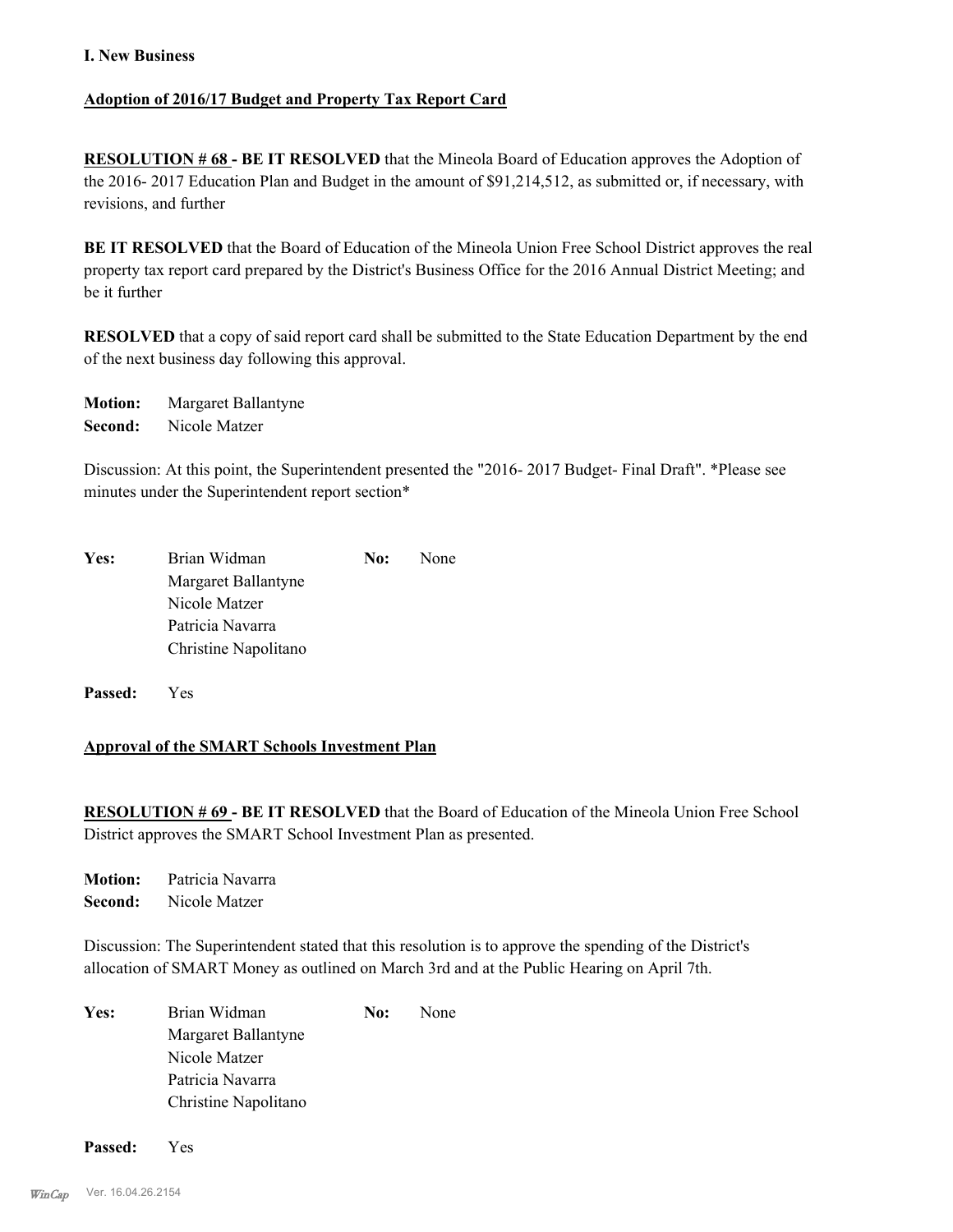**RESOLUTION # 70 - BE IT RESOLVED** that the Board of Education of the Mineola Union Free School District hereby authorizes and approves the Side Letter Agreement concerning Employee # 00188, between said Employee, the Mineola Teachers Association, and the School District dated April 14, 2016.

**Motion:** Brian Widman **Second:** Margaret Ballantyne

There was no discussion.

| Yes: | Brian Widman         | No: | None |
|------|----------------------|-----|------|
|      | Margaret Ballantyne  |     |      |
|      | Nicole Matzer        |     |      |
|      | Patricia Navarra     |     |      |
|      | Christine Napolitano |     |      |

**Passed:** Yes

### **J. Consensus Agenda**

**RESOLUTION # 71 - BE IT RESOLVED** that the Board of Education approves the consensus agenda items J.1.a. through J.7.a.1., as presented.

| <b>Motion:</b> | Nicole Matzer        |     |      |
|----------------|----------------------|-----|------|
| Second:        | Margaret Ballantyne  |     |      |
| Yes:           | Brian Widman         | No: | None |
|                | Margaret Ballantyne  |     |      |
|                | Nicole Matzer        |     |      |
|                | Patricia Navarra     |     |      |
|                | Christine Napolitano |     |      |

**Passed:** Yes

### 1. **Accepting of Minutes**

That the Board of Education accepts the minutes of the April 7, 2016 Workshop Meeting as presented. a.

### 2. **Instruction**

- a. Resignation(s)
- That the Board of Education accepts the resignation of Bridget C. Murphy, Chairperson CSE/CPSE & Summer School Principal, effective June 30, 2016. 1.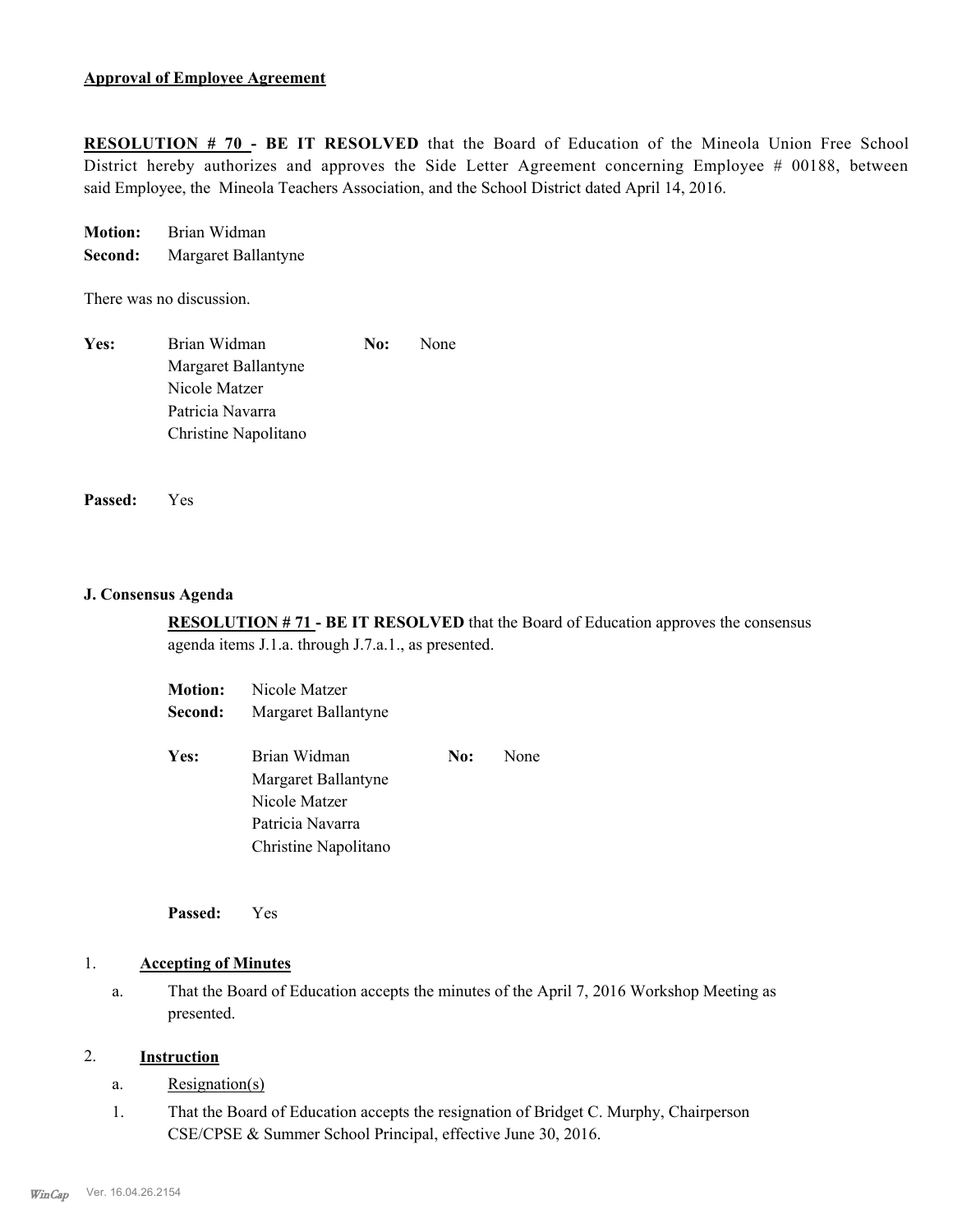- b. Leave(s) of Absence/Child Rearing
- That the Board of Education grants a request to Theresa Duignan, for an unpaid Leave of Absence, for child-rearing purposes, effective September 1, 2016 to January 31, 2017. 1.
- Appointment(s) Sub Teacher per diem c.

That the Board of Education accepts the following individual(s) as Per Diem Substitute Teacher(s) for the current school year, at a daily rate of \$100.00 per day; and retirees at a daily rate of \$125.00 per day.:

| <b>EMPLOYEE NAME</b> | <b>EMPLOYEE CERTIFICATION</b>    |
|----------------------|----------------------------------|
| Margaret Spataro     | Childhood Education (Grades 1-6) |
| Briana Rubenstein    | Mathematics 7-12                 |
| Beverly Pead         | Childhood Ed(1-6), SWD(1-6)      |

# d. Appointments 45 Day Subs

That the Board of Education approves the appointment of Briana Rubenstein, to the position of 45 Day Substitute Teacher for Danielle Carretta, effective April 22, 2016 to June 30, 2016.; Salary: Days 1-20, \$100.00, Days 21-39 \$110.00, Days 40-45 \$120, Day 46 contract salary BA, Step 1, 58,706. 1.

# 3. **Instruction: Contracted**

a. That the Board of Education approves the Special Education Services contract for Parentally-Placed Students between the Mineola UFSD and the Manhasset UFSD for the 2015- 2016 school year.

b. That the Board of Education approves the Related Services Agreement between the Mineola UFSD and Horizon Healthcare for the 2016- 2017 school year.

c. That the Board of Education approves the Related Services Agreement between the Mineola UFSD and MKSA, LLC for the 2016- 2017 school year.

# 4. **Civil Service**

- a. Appointments
- That the Board of Education approve the appointment of Jane Lapin, from part time to full time Teacher Aide to replace Annette Karlewicz, who retired, effective April 18, 2016. Salary is \$26,462 on Step 5. Probation is 26 weeks. 1.
- That the Board of Education approve the appointment of Nicholas Liossatos, to the position of Cleaner Sub, effective April 18, 2016. Salary is \$12.25 per hour. 2.
- That he Board of Education approve the appointment of Anthony Nosike, to the position of Cleaner Sub, effective April 18, 2016. Salary is \$12.25 per hour. 3.
- That the Board of Education approve the appointment of Maureen Aquino, to the position of Clerical Sub, effective May 2, 2016. Salary is \$15.00 per hour. 4.
- That the Board of Education approve the appointment of Deana Allen, to the position of Teacher Aid Sub, effective May 2, 2016. Salary is \$13.95 per hour. 5.
- That the Board of Education approve the appointment of Lucia Schumann, to the position of Teacher Aid Sub, effective May 2, 2016. Salary is \$13.95 per hour. 6.
- b. Leave(s) of Absence
- That the Board of Education extend a paid Medical Leave of Absence to William Lutkins, Custodian at the Middle School, effective April 5, 2016 through May 2, 2016. 1.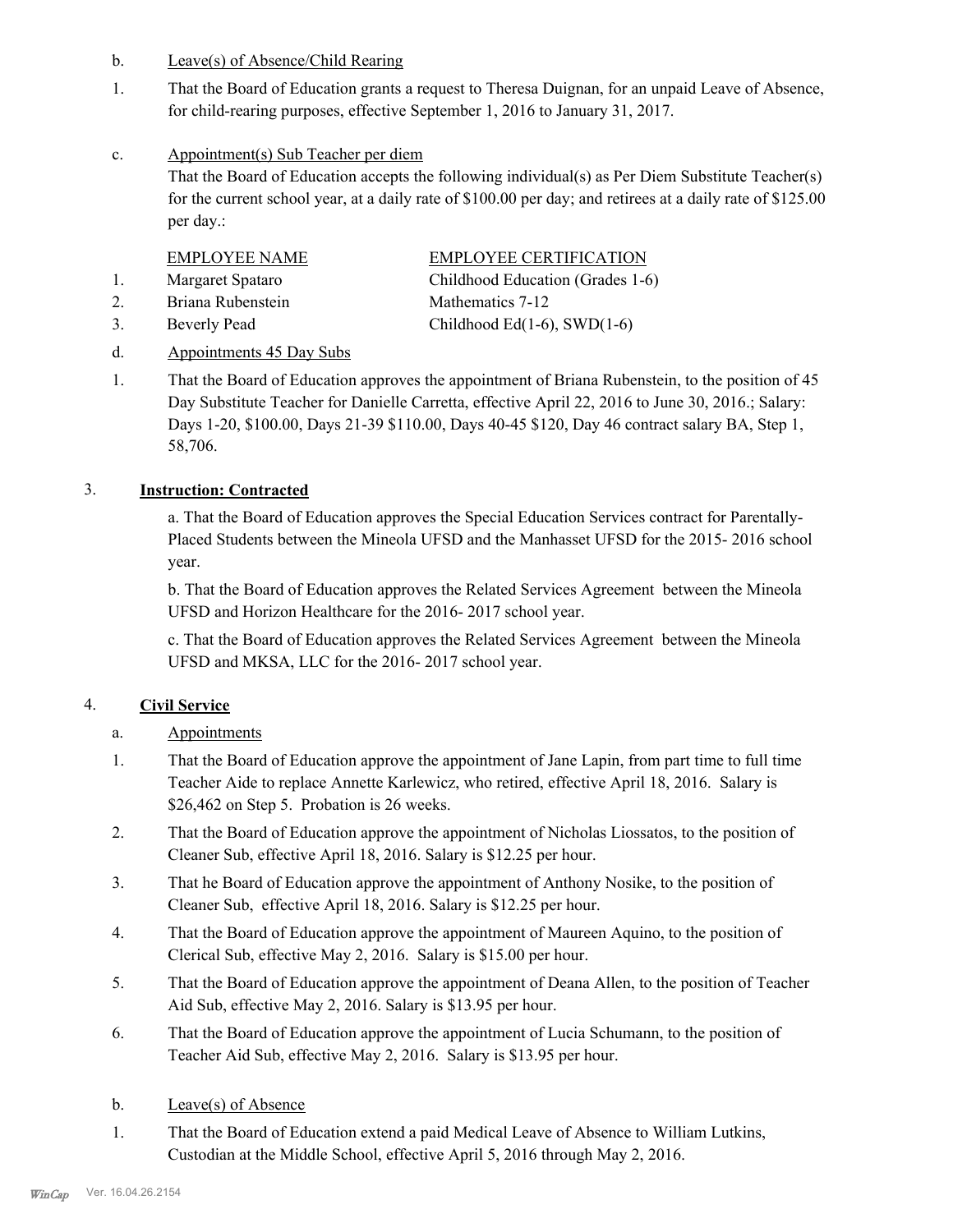- That the Board of Education approve a paid Medical Leave of Absence to Gonzalo Giron, Cleaner at the High School, due to surgery, effective April 7, 2016 through May 5, 2016. 2.
- c. Leave(s) of Absence
- That the Board of Education extend the unpaid leave of absense to Joan DiFranco, part time Teacher Aide at Hampton Street School, for the remainder of the school year due to surgery. 1.
- d. Civil Service: Other
- That the Board of Education approves 27 Student Worker positions for the Summer of 2016, effective July 5, 2016 through August 19, 2016. They will work seven (7) hours per day. Salaries will be \$8.00 per hour for new Student Workers and \$8.50 for returning Student Workers. 1.

### Appointment(S) Summer Bus Aides e.

That the Board of Education approves the following staff members as Summer Bus Aides from 7/1/16 through 8/31/16:

|                | <b>POSITION</b>      | <b>EMPLOYEE NAME</b>    | <b>SALARY</b> | <b>EFFECTIVE</b> |
|----------------|----------------------|-------------------------|---------------|------------------|
| 1.             | <b>Bus Attentant</b> | Donna Buckley           | \$39.38       | 07/01/2016       |
| 2.             | <b>Bus Attentant</b> | Dolores Delape          | \$21.38       | 07/01/2016       |
| 3.             | <b>Bus Attendant</b> | Regina Cappuccio        | \$10.91       | 07/01/2016       |
| 4.             | <b>Bus Attentant</b> | Kathleen Diskin         | \$32.98       | 07/01/2016       |
| 5.             | <b>Bus Attentant</b> | Karen Dombeck           | \$39.38       | 07/01/2016       |
| 6.             | <b>Bus Attentant</b> | Rhonda Kaletsky         | \$21.38       | 07/01/2016       |
| 7 <sub>1</sub> | <b>Bus Attentant</b> | Michele Krumholz        | \$32.98       | 07/01/2016       |
| 8.             | <b>Bus Attendant</b> | Frances Lapoff          | \$32.98       | 07/01/2016       |
| 9.             | <b>Bus Attentant</b> | William Miceli          | \$20.32       | 07/01/2016       |
| 10.            | <b>Bus Attentant</b> | Olga Santoli            | \$18.07       | 07/01/2016       |
| 11.            | <b>Bus Attendant</b> | Giovanna Randazzo Klein | \$28.59       | 07/01/2016       |

# 5. **Business /Finance**

# a. **Treasurer's Report**

1. That the Board of Education accepts the Treasurer's report for the period ending February 29, 2016 and directs that it be placed on file.

# b. **Approval of Invoices and Payroll**

That the Board of Education accepts the Invoices and Payroll for the period ending March 31, 2016

| A/P Warrant # 17 | March 09, 2016 | \$ 335,190.15  |
|------------------|----------------|----------------|
| A/P Warrant # 18 | March 22, 2016 | \$1,338,337.50 |

# **TOTAL EXPENSES \$ 1,673,527.65**

PAYROLL # 17 & # 18

| General | \$4,051,896.30 |
|---------|----------------|
| F Fund  | \$51,225.89    |

# **TOTAL PAYROLL \$4,103,122.19**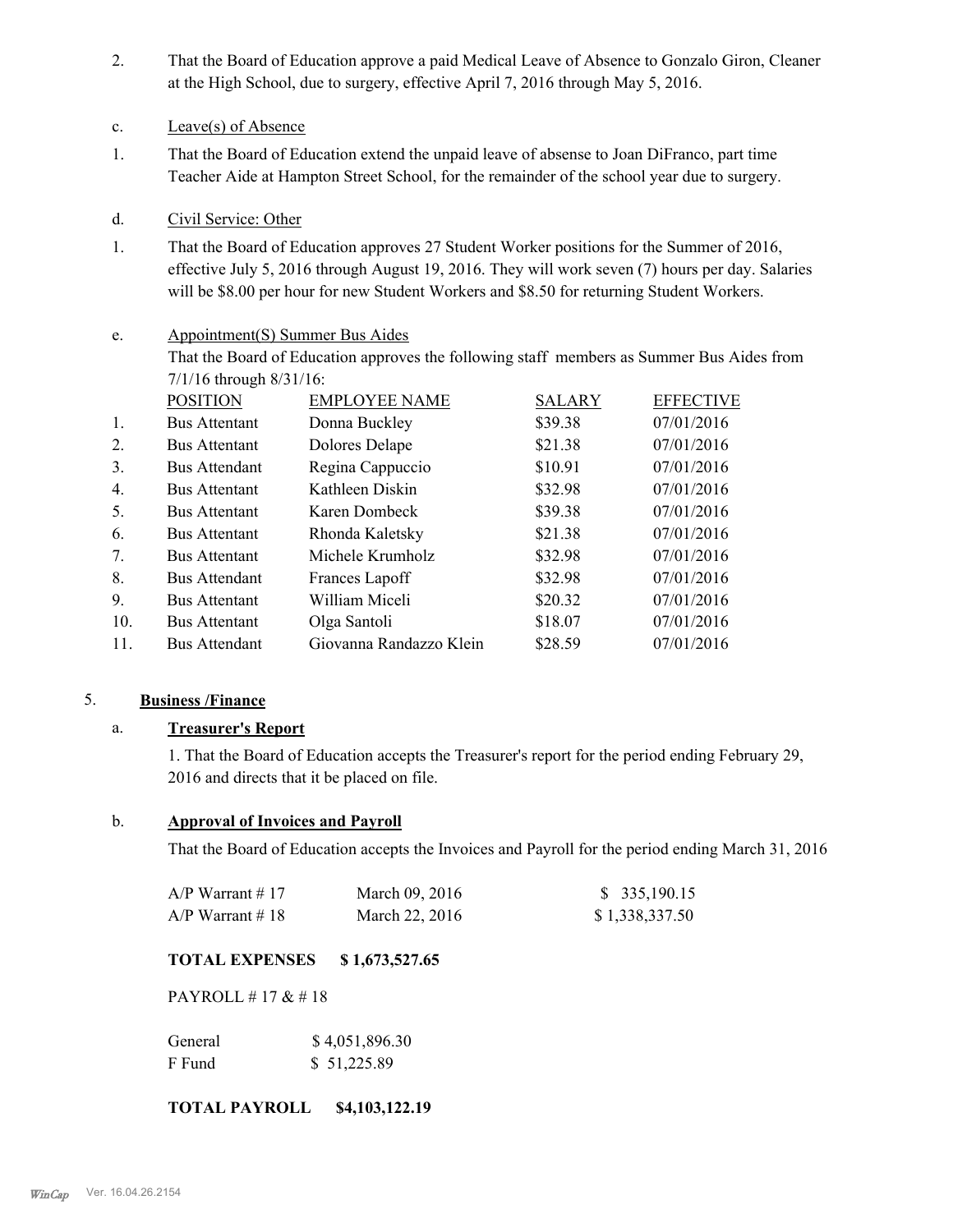### 6. **Business/Finance: Contract Approvals**

a. That the Board of Education hereby approves the contract renewal with Tel/Logic Inc, d/b/a Central Ed, for the purchase of non public school textbooks and distribution services for the 2016- 2017 school year.

# 7. **Other**

### a. Approval of Election Workers

1. That the Board of Education approves the appointment of the following individuals to serve as Registrars and Inspectors at the Annual Election and Budget Vote held **Tuesday, May 17, 2016** at the hourly rate of pay, \$10.00:

### **Chief Election Inspectors:**

Meadow Drive: **Eileen Alexander**  Jackson Avenue: **Carolina Macedo**

### **Registrars:**

Meadow Drive: Rosetta Morris, Loretta Piotrowski, Margaret Karazia Jackson Avenue: Michael Coniglio, Frank Iaquinto, Gary Nelson

### **Inspectors:**

Meadow Drive: Ann Marie Smith, Robert Petraglia, Raymond Kwiatek, Lynn Clifford Jackson Avenue: Flore Rowe, Marie Encizo, Mary Ann Iaquinto, Marion Kessler, Ava Doshi and Nora Coniglio

NOTE: In the event that there should be a vacancy created in any of the positions of Inspector of Election or Registrar, the Superintendent of Schools is authorized to appoint a qualified voter of this District to fill such vacancy.

The Superintendent of Schools recommends the appointment of the following Registrar to serve on Registration Day, Tuesday, **May 3, 2016,** between the hours of 4:00pm to 8:00pm at the authorized rate of pay of \$10 per hour.

# Willis Avenue: **Eileen Alexander**

A one hour workshop will be given on **Monday, May 16, 2016** from 3:00pm to 4:00pm and the attending Registrars and Inspectors will be compensated at the hourly rate of \$10.00.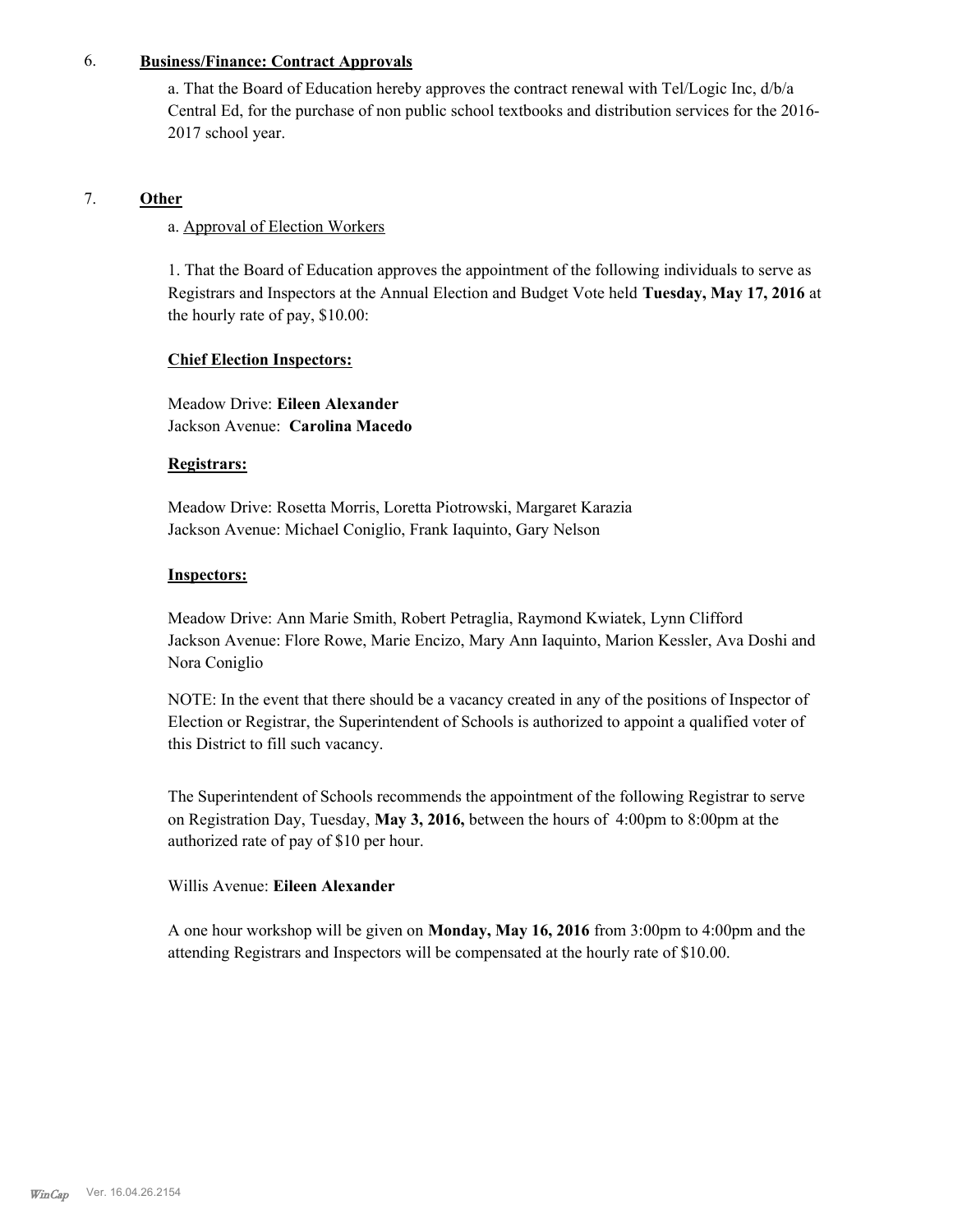# **K. Superintendent's Report**

Superintendent of Schools' Reports for 4/21/16 Presentations:

1. 2016- 2017 Budget Presentation- Final

\*This presentation took place during New Business- Resolution # 68\* (it can be found on the District website, on the Board of Education page)

Dr. Nagler presented a quick run through of the Budget. The tax levy cap this year is -.012. He reminded everyone that allocating monies from the unappropriated fund balance is a one-time expense. Since the money will not reoccur in next year's budget, they are identifying which codes will be reduced in the 2017- 2018 budget: \$200,000 transfer to capital; \$330,000 facilities upgrade and \$470,000 in equipment.

The Superintendent presented **"What is in the Budget?"**

- -All current educational and co-curricular programs
- -All extra-curricular activities
- -All current athletic programs
- Maintain 5 year technology plan (year 10)

# **Recommend:**

-Increase transfer to Capital total of 1.5 million: air condition instructional spaces at Jackson Avenue; create a district storage facility at Hampton Field and renovate and construct 3 new music rooms at the High School

# **-Maintain \$830,000 facilities upgrade line:**

- ~MS Bus loop
- ~Meadow playground surface
- ~Expand Meadow room 200, creating "Pre-K wing"
- ~Complete baseball field
- ~Jackson exterior painting and cupola repair
- ~Create Middle School Fab Lab

# -**Increase equipment to \$800,000 High School**

- 4 additional 21st century classrooms
- New Library furniture
- New "iHub" furniture
- Fab Lab furniture and equipment
- Science research equipment
- 1,700 new student lockers
- New Music room instrument lockers

# **Middle School**

• Fab lab furniture

# **District**

- New furniture Jackson, Meadow, Hampton
- New truck and plow, "Bobcat" for bus garage
- Musical instruments, Jackson Art room cabinetry
- New football and lacrosse helmets and shoulder pads, replace practice wrestling mats, 2 exercise bikes, 2 ARC bikes (elliptical), new shot clock at HS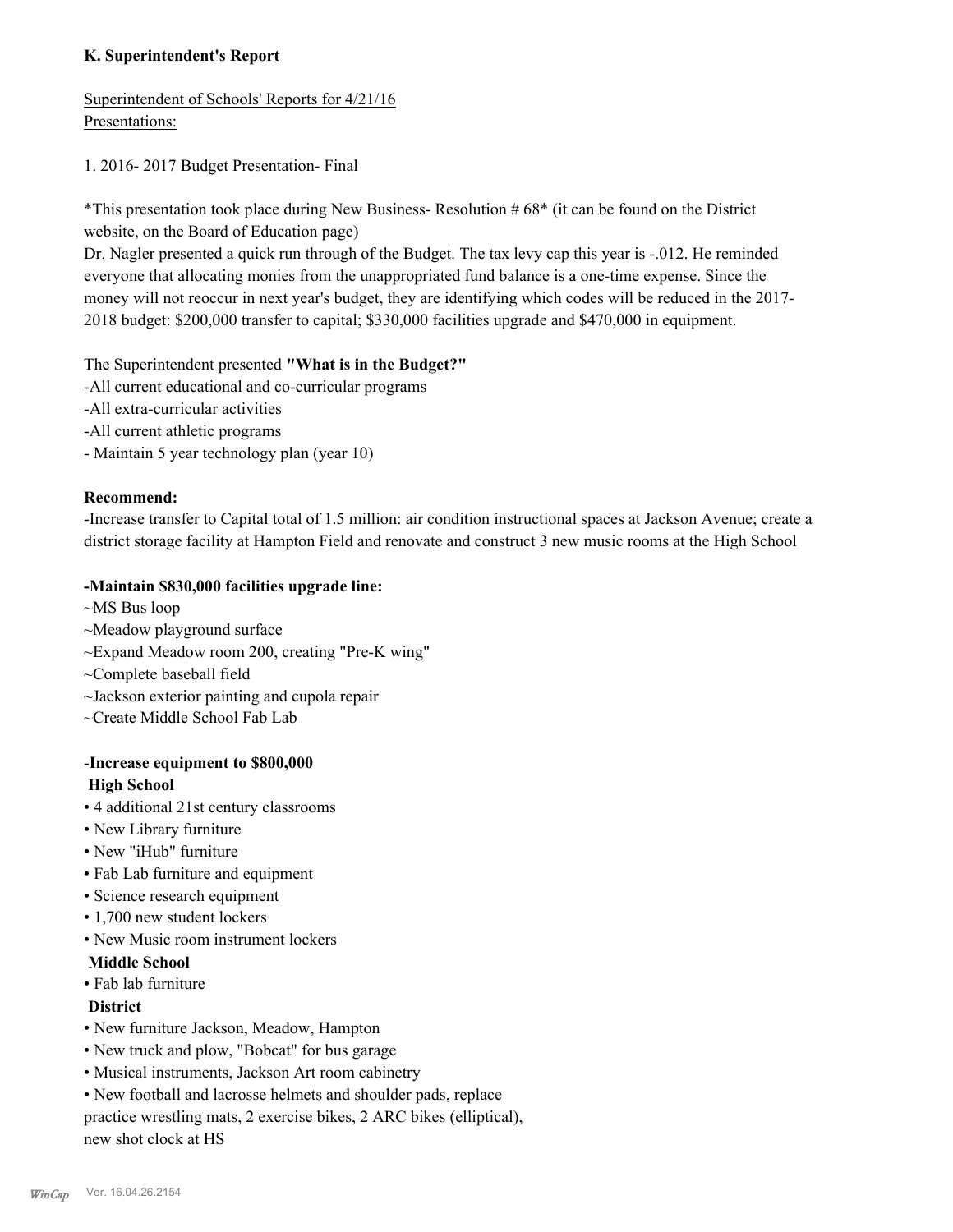# • Miscellaneous technology

Dr. Nagler stated that this is a very comprehensive budget and he is very proud of the budget as presented. He asked the Board if there were any questions or comments. The Board was in agreement that this is a very good budget. They thanked Mr. Waters for all of his hard work. \*\*Following this presentation, the Board voted on Resolution #68 to adopt the 2016-2017 Budget and Property Tax Report Card.

### Superintendent Comments

Dr. Nagler made a statement tonight regarding the protection of students, safety protocols followed and how a recent incident was handled. Dr. Nagler expressed his disappointment with the behavior of a few parents who chose to use social media as a means to discuss this incident; publicly naming a student, exaggerating the facts and commenting in an inappropriate manner. Dr. Nagler stated that the decision was made not to notify parents of the incident. This decision was not made lightly, but was done so after involving the police in the investigation of this matter. Dr. Nagler emphasized that no child should be the subjected to the court of public opinion. The Superintendent stated that after looking back on how the situation was handled; he would not have changed any of his decisions. Ms. Napolitano commented after the Superintendent had finished, that she would like to commend Dr. Smith and his staff for their handling of the situation.

# **L. Public Comments**

Ms. Napolitano opened the floor to public comment. One resident/parent inquired if the students in each school are aware of and practice the protocols in place for emergency situations. Dr. Nagler responded to the questions as presented. He discussed the difference between: lock-out (threat is outside the building) and lockdown (threat is inside the building). He stated that all of our buildings are in lock-out mode. People must be buzzed into all buildings. There are buzzers on all exterior doors. The doors that can be opened with passes also have cameras to record who has entered. In the case of lock-down, the threat is inside the building. There are panic buttons that are used, which also alert the police and a message is sent over the PA system to notify everyone. The police precinct also has the blueprints and floor plans for every building. BOCES also has the ability to see our cameras in these situations. The protocol is reviewed and children at all buildings are practicing all of these drills. When asked, the parent felt that all of her questions had been answered by the Superintendent. There were no additional public comments this evening.

# **M. Executive Session Time: 7:40 p.m.**

At 7:40 pm, a motion was made for the Board of Education to go into Executive session to discuss Administrative Negotiations.

| <b>Motion:</b><br>Second: | Margaret Ballantyne<br>Patricia Navarra |     |      |
|---------------------------|-----------------------------------------|-----|------|
| Yes:                      | Brian Widman                            | No: | None |
|                           | Margaret Ballantyne                     |     |      |
|                           | Nicole Matzer                           |     |      |
|                           | Patricia Navarra                        |     |      |
|                           | Christine Napolitano                    |     |      |